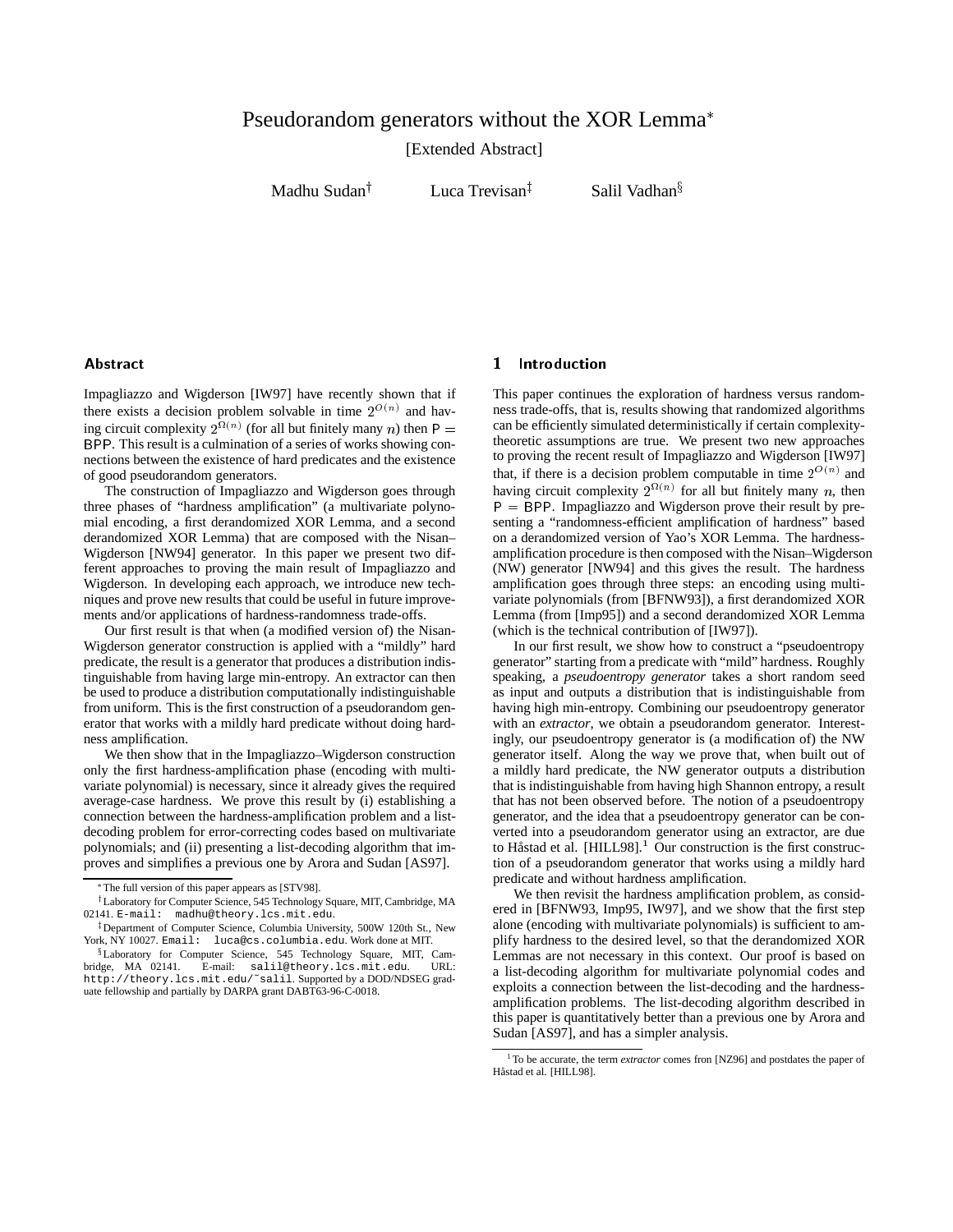An overview of previous results. The works of Blum and Micali [BM84] and Yao [Yao82] introduce the notion of a cryptographically strong pseudorandom generator (csPRG) and show how to construct pseudorandom generators based on the existence of one-way permutations. A csPRG is a polynomial-time algorithm that on input a randomly selected string of length  $n^{\epsilon}$  produces an output of length  $n$  that is computationally indistinguishable from uniform by any adversary of  $poly(n)$  size, where  $\epsilon$  is an arbitrarily small constant. Yao also observes that a given polynomial-time randomized algorithm can be simulated deterministically using a csPRG in time  $2^{n}$  poly(n) by trying all the seeds and taking the majority answer.

In a seminal work, Nisan and Wigderson [NW94] explore the use of a weaker type of pseudorandom generator (PRG) in order to derandomize randomized algorithm. They observe that, for the purpose of derandomization, one can consider generators computable in time  $poly(2<sup>t</sup>)$  (instead of  $poly(t)$ ) where t is the length of the seed, since the derandomization process cycles through all the seeds, and this induces an overhead factor  $2<sup>t</sup>$  anyway. They also observe that one can restrict to generators that are good against adversaries whose running time is bounded by a fixed polynomial, instead of every polynomial. They then show how to construct a pseudorandom generator meeting this relaxed definition under weaker assumptions than those used to build cryptographically strong pseudorandom generators. Furthermore, they show that, under a sufficiently strong assumption, one can build a PRG that uses seeds of logarithmic length (which would be impossible for a csPRG). Such a generator can be used to simulate randomized algorithms in polynomial time, and its existence implies  $P = BPP$ . The condition under which Nisan and Wigderson prove the existence of a PRG with seeds of logarithmic length is the existence of a decision problem (i.e., a predicate  $P: \{0, 1\}^n \rightarrow \{0, 1\}$ ) solvable in time  $2^{O(n)}$  such that for some positive constant  $\epsilon$  no circuit of size  $2^{\epsilon n}$ can solve the problem on more than a fraction  $1/2 + 2^{-\epsilon n}$  of the inputs.<sup>2</sup> This is a very strong hardness requirement, and it is of interest to obtain similar conclusions under weaker assumptions.

An example of a weaker assumption is the existence of a *mildly hard* predicate. We say that a predicate is mildly hard if for some fixed  $\epsilon > 0$  no circuit of size  $2^{\epsilon n}$  can decide the predicate on more than a fraction  $1 - 1/poly(n)$  of the inputs. Nisan and Wigderson prove that mild hardness suffices to derive a pseudorandom generator with seed of  $O(\log^2 n)$  length, which in turn implies a quasi-polynomial deterministic simulation of BPP. This result is proved by using Yao's XOR Lemma [Yao82] (see, e.g., [GNW95] for a proof) to convert a mildly hard predicate over  $n$  inputs into one which has input size  $n^2$  and is hard to compute on a fraction  $1/2 + 2^{-\Omega(n)}$  of the inputs. A series of subsequent papers attacks the problem of obtaining stronger pseudorandom generators starting from weaker and weaker assumptions. Babai et al. [BFNW93] show that a predicate of *worst-case* circuit complexity  $2^{(n)}$  can be converted into a mildly hard one.<sup>3</sup> Impagliazzo [Imp95] proves a derandomized XOR Lemma which implies that a mildly hard predicate can be converted into one that cannot be predicted on more than some *constant* fraction of the inputs by circuits of size  $2^{\epsilon n}$ . Impagliazzo and Wigderson [IW97] prove that a predicate with the latter hardness condition can be transformed into one that meets the hardness requirement of [NW94]. The result of [IW97] relies on a different derandomized version of the XOR Lemma than [Imp95]. Thus, the general structure of the original construction of Nisan and Wigderson [NW94] has been preserved in most subsequent works, progress being achieved by improving the single components. In particular, the use of an XOR Lemma in [NW94] continues, albeit in increasingly sophisticated forms, in [Imp95, IW97]. Likewise, the NW generator and its original analysis have always been used in conditional derandomization results since.<sup>4</sup> Future progress in the area will probably require a departure from this observance of the NW methodology, or at least a certain amount of revisitation of its main parts.

In this paper, we give two new ways to build pseudorandom generators with seeds of logarithmic length. Both approaches bypass the need for the XOR Lemma, and instead use tools (such as list decoding, extractors, and pseudoentropy generators) that did not appear in the sequence of works from [NW94] to [IW97]. For a diagram illustrating the steps leading up to the results of [IW97] and how our techniques depart from that framework, see Figure 1. Both of our approaches are described in more detail below.



Figure 1: A comparison of our approach with previous ones. Double arrows indicate our results.

A Pseudoentropy Generator. Nisan and Wigderson show that when their generator is constructed using a very hard-on-average predicate, then the output of the generator is indistinguishable from the uniform distribution. It is a natural question to ask what happens if there are stronger or weaker conditions on the predicate. In this paper we consider the question of what happens if the predicate is only mildly hard. Specifically we are interested in whether exponential average-case hardness is really necessary for direct pseudorandom generation. In this paper we first show that, when a mildly hard predicate is used in the NW generator, then there exists a distribution having high Shannon entropy that is indistinguishable from the output of the generator. Our main result is then that, for a mildly hard predicate, a modified version of the NW generator has an output indistinguishable from a distribution with high min-entropy. Such a generator is essentially a "pseudoentropy generator" in the sense of Håstad et al. [HILL98]. The intuition behind our proof is that if a predicate is hard to compute on more than a fraction  $1 - \delta$  of the inputs then there should be some subset of the inputs of density  $\delta$  on which the predicate is very hard — this intuition is made precise by a result of Impagliazzo [Imp95]. Due to the high hardness, the evaluation of the predicate in a random point of this set will be indistinguishable from a random bit. The NW generator constructed with a predicate  $P$  works by transforming an input seed s into a sequence of points  $x_1, \ldots, x_m$  from the domain of P; the output of the generator is then  $P(x_1)P(x_2)\cdots P(x_m)$ . For a random seed, each of the points  $x_i$  is uniformly distributed, and so we expect to typically generate  $\delta m$  points from the hard set, so that the output of the generator looks like having  $\delta m$  bits of

<sup>&</sup>lt;sup>2</sup>This has to be true for all but finitely many input lengths  $n$ .

<sup>&</sup>lt;sup>3</sup>In fact the result of [BFNW93] was somewhat weaker, but it is easily extendable to yield this result.

<sup>&</sup>lt;sup>4</sup>The techniques of Andreev et al. [ACR97] are a rare exception, but they yield weaker result than the ones of [IW97].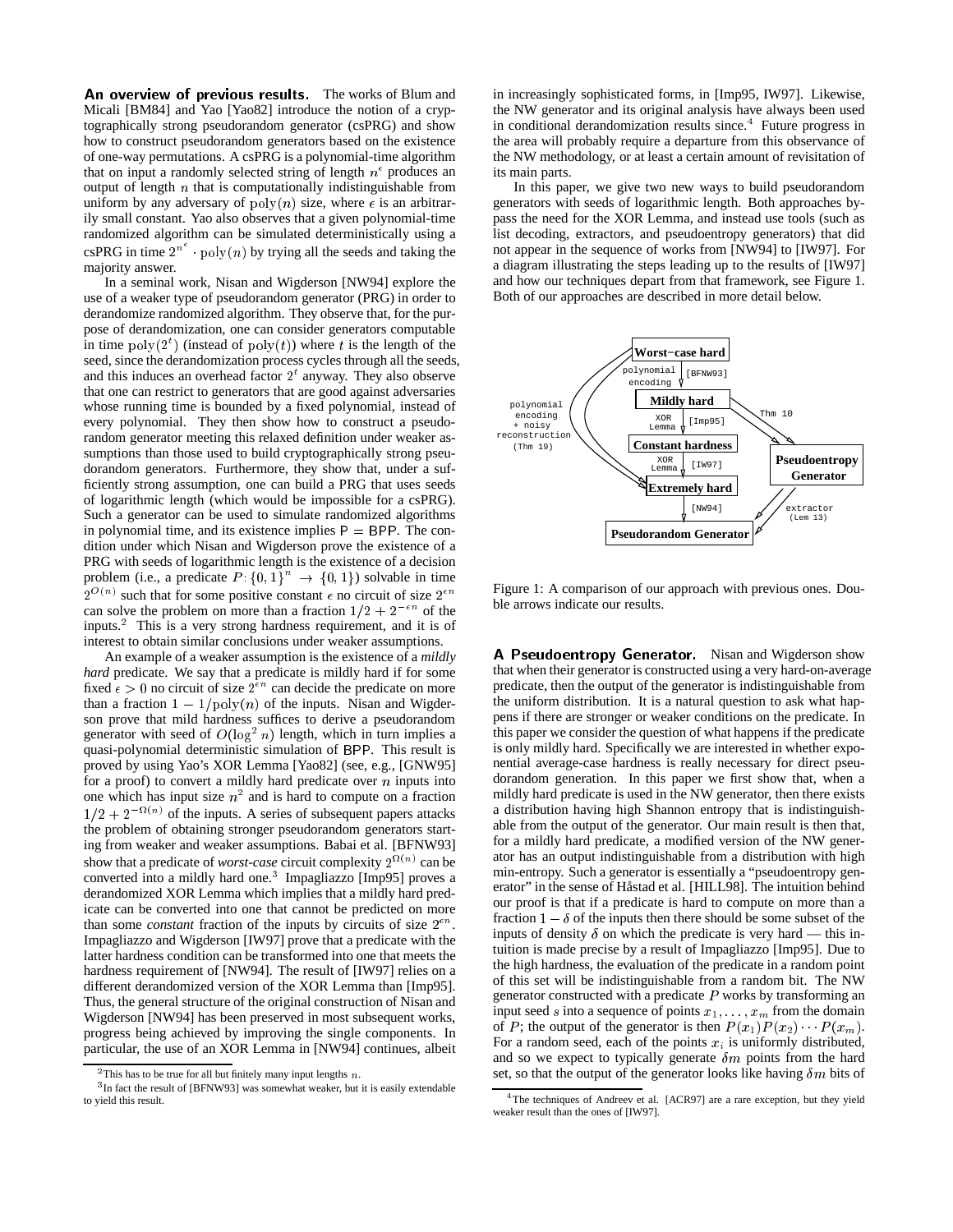randomness, that is, it is indistinguishable from some other distribution having (Shannon) entropy  $\delta m$ . The generation of the points  $x_1 \cdots x_m$  can be modified so that the number of points landing in the hard set is sharply concentrated around its expected value  $\delta m$ . The output of the modified generator is then indistinguishable from having high min-entropy. When our generator is composed with a sufficiently good extractor<sup>5</sup> (such as the one in [Tre98]) then the result is a pseudorandom generator. This is the first construction of a pseudorandom generator based on mild average-case hardness that does not rely on hardness amplification. It is also the first application of the notion of a pseudoentropy generator to the construction of PRG in the Nisan–Wigderson sense.

**Remark 1** While in this paper we analyze for the first time the Nisan-Wigderson generator under a *weaker* assumption than the one originally considered in [NW94], there has also been some work exploring the effect of *stronger* assumptions on the predicate. Impagliazzo and Wigderson [IW98] show that if the predicate has certain additional properties (such as "downward self-reducibility") then one needs only a *uniform* hardness assumption on the predicate (rather circuit-complexity assumption). Arvind and Köbler [AK97] and Klivans and van Melkebeek [KvM98] show that if the predicate is hard on average for *nondeterministic* circuits, then the output of the generator is indistinguishable from uniform for nondeterministic adversaries. Therefore it is possible to derandomize classes involving randomness and nondeterminism, such as AM. Trevisan [Tre98] shows that if the predicate is chosen randomly from a distribution having certain properties, then the output is *statistically* close to uniform. This yields the construction of extractors that we use in our generator.

The Connection with Polynomial Reconstruction. Our second result deals with the polynomial reconstruction problem and its connection to amplification of hardness. In the polynomial reconstruction problem we want to design an efficient randomized algorithm that, given oracle access to a function  $f$  that has  $\delta$ -agreement<sup>6</sup> an unknown low-degree polynomial  $p(.)$ , computes  $p(\cdot)$  on every input with high probability over its internal coin tosses. This problem has been studied for its applications to program checking, average case hardness results for the permanent, and random self-reducibility of complete problems in high complexity classes [BF90, Lip89, GLR<sup>+</sup> 91, FF93, GS92, FL96, CPS99].

The applicability of polynomial reconstruction to hardness versus randomness results was demonstrated by Babai et al. [BFNW93]. They show that the existence of a polynomial reconstruction procedure implies that one can convert a worst-case hard predicate into one which is mildly average-case hard by encoding it as a polynomial. As in [NW94, Imp95, IW97] one can further amplify the hardness using XOR Lemmas. It is intuitively clear that a stronger reconstruction algorithm would imply a stronger hardness amplification result and it could be used in place of the XOR Lemma. Unfortunately, some calculations show that a polynomial reconstruction algorithm would have to work with  $\delta = o(1)$  in order to be a viable surrogate of an XOR Lemma, but if we have access to a function f with  $\delta$ -agreement to some polynomial  $p(\cdot)$ , where  $\delta < 1/2$ , then  $p(\cdot)$  is not uniquely determined and the polynomial reconstruction problem is ill-posed. On the other hand even for very small values of  $\delta$ , there is only a small number of polynomials that are  $\delta$ -close to any given function f, and one can conceive a generalized reconstruction procedure that having oracle access to f outputs a small number of efficient programs so that every polynomial

that is  $\delta$ -close to f is computed by one of these programs. Finding a generalized reconstruction procedure of this form is a version of the "list decoding" problem for error-correcting codes (though we will not use the phrase "list decoding" in most of our exposition). Such a generalized reconstruction procedure has been given for the first time only very recently by Arora and Sudan [AS97]. The procedure of Arora and Sudan has a complicated analysis that relies on their difficult analysis of the low-degree test for the "highly noisy" case. In this paper we present a reconstruction procedure that works for an even wider range of parameters and has a much simpler proof. We also show that our reconstruction procedure is strong enough to imply the hardness amplification result of [IW97] (but even the weaker procedure of Arora and Sudan [AS97] would have sufficed). It has been pointed out to us that the connection between (generalized) polynomial reconstruction and hardness amplification has also been observed by Avi Wigderson [Wig98] and S. Ravi Kumar and D. Sivakumar [KS98].

## 2 Preliminaries

We write  $U_n$  for the uniform distribution on  $\{0, 1\}^n$ . The *statistical difference* between two random variables  $X$  and  $Y$  on a universe  $U$ is defined to be  $\max_{S\subset U}$  |Pr  $[X \in S]$  – Pr  $[Y \in S]$ |.

Our main objects of study are pseudorandom generators:

**Definition 2** *A function*  $G: \{0, 1\}^a \rightarrow \{0, 1\}^n$  *is an*  $(s, \varepsilon)$  pseudorandom generator *if no circuit of size* <sup>s</sup> *can distinguish* <sup>G</sup> *from* Un *with advantage greater than*  $ε$ *. That is, for every circuit*  $C$  *of size* s*,*

$$
|\Pr\left[C(U_n)=1\right]-\Pr\left[C(G(U_d))=1\right]|\leq\varepsilon.
$$

We begin by recalling the Nisan–Wigderson construction of pseudorandom generators.

# 3 The Nisan-Wigderson generator

The combinatorial construction underlying the NW generator is a collection of sets with small intersections, called a *design*.

**Lemma 3 (design [NW94])** *For every*  $\ell, m \in \mathbb{N}$ *, there exists a a family of sets*  $S_1, \ldots, S_m \subset \{1, \ldots, d\}$  *such that* 1.  $d = O(\ell^2/\log m)$ , 2. For all i,  $|S_i| = \ell$ , and 3. For all  $i \neq j \ |S_i \cap S_j| \leq \log m$ . Moreover, such a family can be found *deterministically in time*  $poly(m, 2<sup>d</sup>)$ 

For concreteness, one can think of  $m = 2^{\theta\ell}$  for some small constant  $\theta > 0$ , so that  $d = O(\ell) = O(\log m)$ . Given such a family of sets, the NW generator takes a uniformly distributed string of length d and produces m strings of length  $\ell$ . That is, given parameters  $\ell$  and  $m$ , we take the family of sets given by Lemma 3 and define  $NW_{\ell,m}$ :  $\{0,1\}^d \rightarrow (\{0,1\}^{\ell})^m$  by

$$
\text{NW}_{\ell,m}(x) = (x_{S_1}, x_{S_2}, \ldots, x_{S_m}),
$$

where  $x_{S_i}$  denotes the projection of x onto the coordinates specified by  $S_i$ .

The key property of this generator used in [NW94, IW97] is that the strings  $x_{S_i}$  behave as if they are independent when they are used as inputs to a hard function. Let  $P: \{0,1\}^{\ell} \to \{0,1\}$  be any predicate. Then the NW pseudorandom generator using  $P$  is a function NW-PR $G_{\ell,m}^P$ :  $\{0,1\}^d \rightarrow \{0,1\}^m$  given by

NW-PRG<sub>l,m</sub><sup>P</sup>(x) = P(x<sub>1</sub>)P(x<sub>2</sub>) ··· P(x<sub>m</sub>),  
where 
$$
(x_1, ..., x_m)
$$
 = NW<sub>l,m</sub>(x)

<sup>&</sup>lt;sup>5</sup> An extractor is an efficient algorithm that on input a distribution sampled from a distribution with high min-entropy has an output that is statistically close to uniform.

<sup>&</sup>lt;sup>3</sup>We say that a function f has  $\delta$  agreement with a function g if f and g are equal on a fraction at least  $\delta$  of their domain.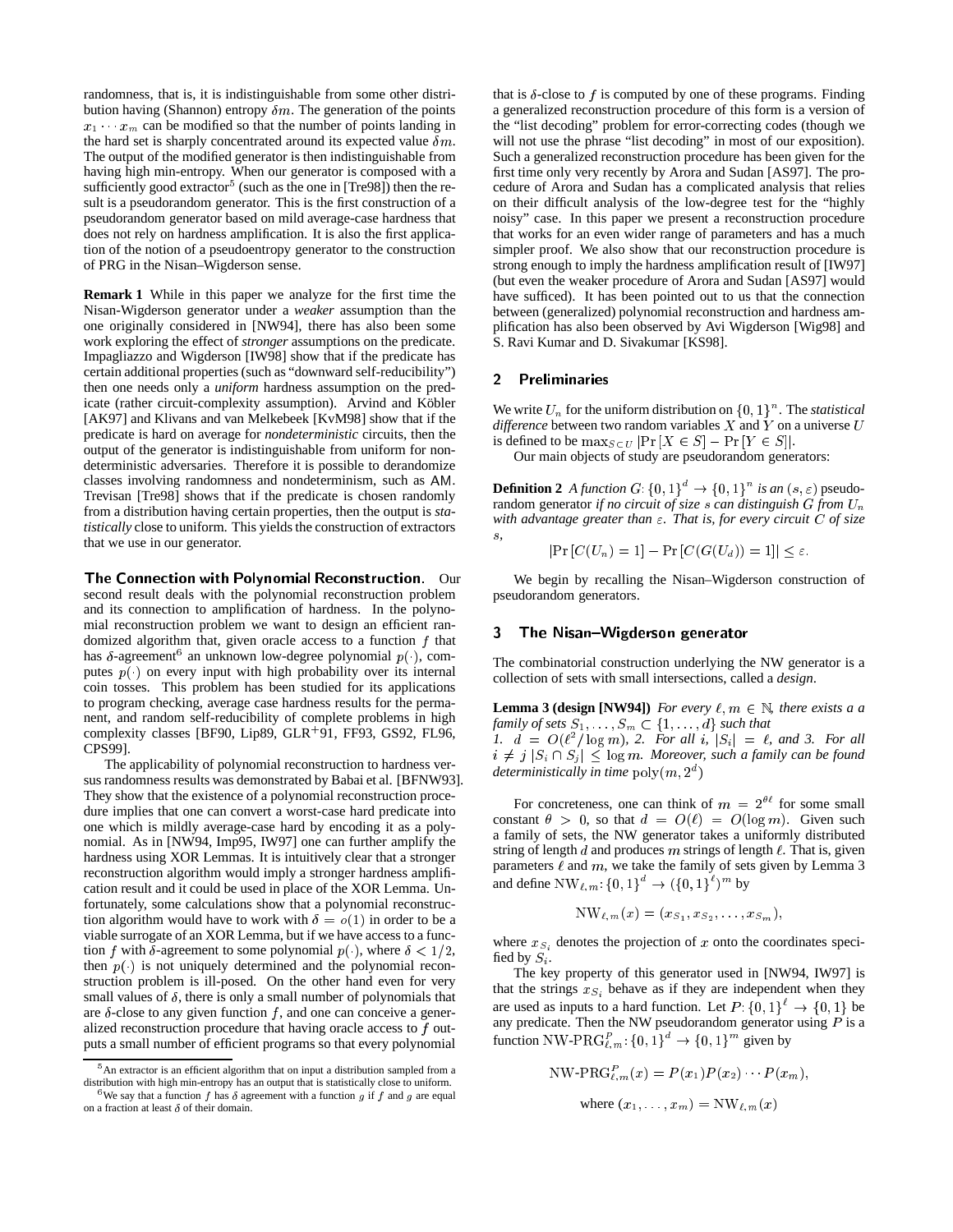The main theorem of [NW94] is that if  $P$  is taken to be a sufficiently hard (on average) predicate, NW-PR $G_{\ell,m}^P$  is a good pseudorandom generator.

**Theorem 4 ([NW94])** Suppose  $P: \{0, 1\}^{\ell} \rightarrow \{0, 1\}$  is a predi*cate such that no circuit of size* <sup>s</sup> *can compute* <sup>P</sup> *correctly on more than a fraction*  $\frac{1}{2} + \frac{\varepsilon}{m}$  *of the inputs.* NW-PRG<sub> $\ell,m$ </sub> *is an*  $(s - O(m^2 \log m), \varepsilon)$  *pseudorandom generator.* 

The pseudorandom generators produced by this theorem can be spectacular, as the seed length  $d = O(\ell^2/\log m)$  can be much smaller than (even logarithmic in) the number of output bits if  $P$  is sufficiently hard. The main drawback is that the hypothesis is also extremely strong (in that  $P$  must be very hard on average), and much work has been done to construct predicates that are strong enough for Theorem 4 based on weaker assumptions [BFNW93, Imp95, IW97, IW98]. In the next section, we analyze the quality of this generator when only a mildly hard predicate is used.

#### 4 Pseudorandom generators via pseudoentropy

In this section, we show how to build a pseudorandom generator out of a mildly hard predicate in a different (and arguably more direct) way than [IW97]. Specifically, we show how to directly build a "pseudoentropy generator" from a mildly hard predicate and argue that applying an extractor to its output gives a pseudorandom generator.

## 4.1 Using a mildly hard predicate

Intuitively, the reason the NW pseudorandom generator works is that whenever  $x_i$  is a "hard instance" of P,  $P(x_i)$  is indistinguishable from a random bit. If  $P$  is very hard as in the hypothesis of Theorem 4, then almost all inputs are hard instances. Thus, with high probability all the  $x_i$ 's will be hard instances and the limited dependence of the  $x_i$ 's guarantees that the  $P(x_i)$ 's will look simultaneously random.

Now suppose that  $P$  is instead only mildly hard, in the sense that no small circuit can compute correctly on more than a  $1 - \delta$ fraction of inputs, for some small but noticeable  $\delta$ . Intuitively, this means that some  $\delta$  fraction of the inputs are extremely hard for P. Thus, we'd expect that a  $\delta$  fraction of the output bits of NW-PRG $_{\ell,m}^P$  are indistinguishable from random, so that we should get some crude pseudorandomness out of the generator. In fact, this intuition about hard instances can be made precise, using the following result of Impagliazzo [Imp95].

**Theorem 5 (hardcore sets [Imp95])** *Suppose no circuit of size* <sup>s</sup> *can compute*  $P: \{0, 1\}^t \to \{0, 1\}$  *on more than a*  $1 - \delta$  *fraction of the inputs in*  $\{0,1\}^{\ell}$ . Then, for every  $\varepsilon > 0$ , there exists an  $\varepsilon$ hardcore set  $H \subset \{0, 1\}^{\ell}$  such that  $|H| = \delta \cdot 2^{\ell}$  and no circuit of size  $s' = \Omega(\varepsilon^2 \delta^2 s)$  *can compute* P *correctly on more than a*  $\frac{1}{2} + \varepsilon$ *fraction of the inputs in* H*.*

Using this theorem, we can prove something about the output of NW-PR $G_{\ell,m}^P$  when a mildly hard predicate P is used. Notice that if x is chosen uniformly at random, then each component  $x_i =$  $x_{S_i}$  of the output of NW $_{\ell,m}(x)$  is uniformly distributed in  $\{0,1\}^{\ell}$ . Hence, the *expected* number of  $x_i$ 's that land in H is  $\delta m$ . Thus, the earlier intuition suggests that the output of NW-PR $G_{\ell,m}^P$  should have  $\delta m$  bits of pseudorandomness, and this is in fact true.

**Theorem 6** *Suppose no circuit of size s can compute*  $P: \{0, 1\}^{\ell} \rightarrow$  $\{0, 1\}$  *on more than a*  $1 - \delta$  *fraction of the inputs in*  $\{0, 1\}^{\ell}$ *. Then, for every*  $\varepsilon > 0$ , there is a distribution D on  $\{0, 1\}^m$  of (Shannon) *entropy*<sup> $\ell$ </sup> at least  $\delta m$  such that no circuit of size  $s' = \Omega(\varepsilon^2/m^2)$ .  $s - O(m^2 \log m)$  *can distinguish the output of* 

 $NW\text{-PRG}_{\ell,m}^P: \{0,1\}^a \rightarrow \{0,1\}^m$  from D with advantage greater  $than \epsilon$ .

**Proof:** Let H be a  $(\varepsilon/\delta m)$ -hardcore set for P, as given by Theorem 5. We will show that the following distribution satisfies the requirements of the theorem.

**Distribution** D: Choose x uniformly from  $\{0, 1\}^d$ . Let  $(x_1, \ldots, x_m) = \text{NW}(x)$ . If  $x_i \in H$ , select  $b_i \in \{0, 1\}$  uniformly at random, and if  $x_i \notin H$  let  $b_i = P(x_i)$ . Output  $b_1 \cdots b_m$ .<sup>8</sup>

First, we argue that the entropy of D is at least  $\delta m$ . Define  $N(x_1, \ldots, x_m)$  to be the number of  $x_i$ 's that are in H. Then for any  $x \in \{0,1\}^d$ , the entropy of  $D_x$  (i.e., D conditioned on x) is  $N(NW(x))$ . By the definition of the Nisan-Wigderson generator, each  $x_i$  is (individually) uniformly distributed and therefore lands in H with probability  $\delta$ . By linearity of expectations, the expectation of  $N(NW(x))$  (over uniformly selected x) is  $\delta m$ . Thus, since conditioning reduces entropy (cf., [CT91, Th. 2.6.5]),

$$
H(D) \geq E_{x} [H(D|x)]
$$
  
= 
$$
E_{x} [N(NW(x))]
$$
  
= 
$$
\delta m
$$

Now we show that D and NW-PRG $_{\ell,m}^P$  are computationally indistinguishable. Suppose that some circuit  $C$  distinguishes the output of NW-PRG<sub> $\ell,m$ </sub> from D with advantage greater than  $\varepsilon$ . We will show that C must be of size at least  $\Omega(\epsilon^2/m^2)$  · s –  $O(m^2 \log m)$ . By complementing C if necessary, we have

$$
\Pr\left[C(\text{NW-PRG}_{\ell,m}^P(U_d))=1\right]-\Pr\left[C(D)=1\right] > \varepsilon.
$$

For  $x \in \{0, 1\}^{\ell}$  and  $r \in \{0, 1\}$ , define

$$
Q(x,r) = \begin{cases} r & \text{if } x \in H \\ P(x) & \text{otherwise.} \end{cases}
$$

Now consider "hybrids"  $D_0, \ldots, D_m$  of D and NW-PRG $_{\ell,m}^P(U_d)$ defined as follows:

**Distribution**  $D_j$  Choose x uniformly from  $\{0, 1\}^d$  and choose  $r_1, \ldots, r_m$  uniformly from  $\{0, 1\}$ . For  $j = 1, \ldots, m$ , let  $p_j =$  $P(x_{S_i})$  and  $q_j = Q(x_{S_i}, r_j)$ . Output  $p_1 \cdots p_i q_{i+1} \cdots q_m$ .

Thus,  $D_0 = NW\text{-PRG}^P(U_d)$ , and  $D_m = D$ . By the "hybrid" argument" of  $[GM84]$  (cf.  $[Gol95, Sec. 3.2.3]$ ), there is an i such that

$$
\varepsilon/m \leq \Pr[C(D_{i-1}) = 1] - \Pr[C(D_i) = 1] \n= \delta \cdot \Pr[C(D_{i-1}) = 1 | x_{S_i} \in H] \n+ (1 - \delta) \Pr[C(D_{i-1}) = 1 | x_{S_i} \notin H] \n- \delta \cdot \Pr[C(D_i) = 1 | x_{S_i} \in H] \n- (1 - \delta) \Pr[C(D_i) = 1 | x_{S_i} \notin H] \n= \delta \cdot \Pr[C(D_{i-1}) = 1 | x_{S_i} \in H] \n- \delta \cdot \Pr[C(D_i) = 1 | x_{S_i} \in H],
$$

<sup>&</sup>lt;sup>7</sup> Recall that the *(Shannon)* entropy of a distribution  $D$  is  $H(D) =$  $\sum_{\mathbf{g}} \Pr[D = \alpha] \log(1/\Pr[D = \alpha])$ .<br>
8 A similar "bit-flipping" technique is used in [HILL98] to prove their construction

of a false entropy generator.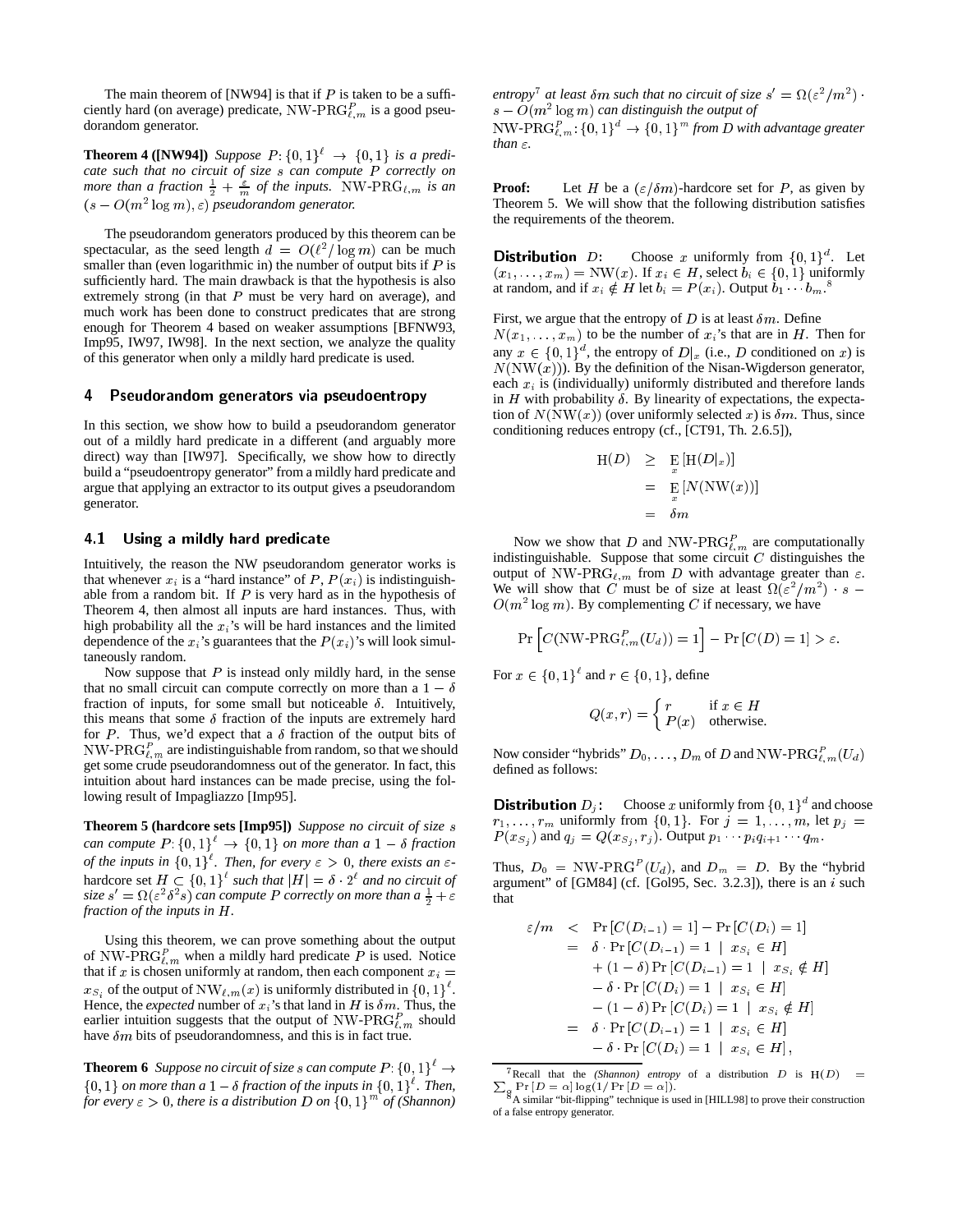where the last equality is because  $D_{i-1}$  and  $D_i$  are identical conditioned on  $x_{S_i} \notin H$ . Expanding and using the fact that  $q_i =$  $Q(x_{S_i}, r_i) = r_i$  when  $x_{S_i} \in H$ , we have

$$
\Pr_{x,\overline{r}}[C(p_1 \cdots p_{i-1}r_iq_{i+1} \cdots q_m) = 1 | x_{S_i} \in H]
$$
  
- 
$$
\Pr_{x,\overline{r}}[C(p_1 \cdots p_{i-1}p_iq_{i+1} \cdots q_m) = 1 | x_{S_i} \in H]
$$
  
> 
$$
\frac{\varepsilon}{\delta m},
$$

where x is chosen uniformly in  $\{0, 1\}^d$  and  $r_1, \ldots, r_m$  are selected uniformly in  $\{0, 1\}$ . Renaming  $r_i$  as b and using the standard transformation from distinguishers to predictors [Yao82] (cf. [Gol98, Sec. 3.3.3]), we see that

$$
\Pr_{x,b,\overline{r}}[C(p_1 \cdots p_{i-1} b q_{i+1} \cdots q_m) \oplus b = p_i \mid x_{S_i} \in H]
$$
  
> 
$$
\frac{1}{2} + \frac{\varepsilon}{\delta m}
$$

Recall that  $p_j$  (resp.,  $q_j$ ) is defined to be  $P(x_{S_j})$  (resp.,  $Q(x_{S_j}, r_j)$ ), where  $x_{S_i}$  is the projection of x onto the bits specified by  $S_j$ . Using an averaging argument we can fix  $r_{i+1}, \ldots, r_m, b$ , and all the bits of x outside  $S_i$  while preserving the advantage in predicting  $p_i = P(x_{S_i})$ . Renaming  $x_{S_i}$  as z, we now observe that z varies uniformly over H while  $p_j$  for  $j < i$  and  $q_j$  for  $j > i$  are now functions  $P_i$  of z that depend on only  $|S_i \cap \overline{S}_i| \leq \log m$  bits of z. So, we have

$$
\Pr_z[C(P_1(z)\cdots P_{i-1}(z)bP_{i+1}(z)\cdots P_m(z))\oplus b] = P(z)]
$$
  
> 
$$
\frac{1}{2} + \frac{\varepsilon}{\delta m}.
$$

Each  $P_i$  can be computed by a circuit of size  $O(m \log m)$ , since every function of  $log m$  bits can be computed by a circuit of that size. Incorporating these circuits and  $b$  into  $C$ , we obtain a circuit C' of size size $(C) + O(m^2 \log m)$  such that

$$
\Pr_z[C'(z) = P(z)] > \frac{1}{2} + \frac{\varepsilon}{\delta m}.
$$

Now, since H is  $(\varepsilon/\delta m)$ -hardcore for P as in Theorem 5, C' must have size greater than  $\Omega(\delta^2 \cdot (\varepsilon^2/\delta m)^2) \cdot s = \Omega(\varepsilon^2/m^2) \cdot s$ , and hence C must have size greater than  $\Omega(\varepsilon^2/m^2)$   $s-O(m^2 \log m)$ .  $\blacksquare$ 

Thus, using a mildly hard predicate with the NW generator, we can obtain many bits of crude pseudorandomness. A natural next step would be to try to "extract" this crude pseudorandomness and obtain an output that is indistinguishable from the uniform distribution. Unfortunately, one cannot hope to extract uniformly distributed bits from a distribution that just has high Shannon entropy. Extraction is only possible from distributions that have high *minentropy*. Recall that a distribution D on a finite set S is said to have min-entropy k if for all  $x \in D$ ,  $Pr[X = x] \leq 2^{-k}$ .

The reason that we were only able to argue about Shannon entropy in Theorem 6 is that we could only say that  $\delta m x_i$ 's land in H *on average*. To obtain a result about min-entropy, we would need to guarantee that many  $x_i$ 's lie in  $H$  with high probability. Clearly, this would be the case if the  $x_i$ 's were generated pairwise independently instead of via the NW generator. But we also need the special properties of the NW generator to make the current argument about indistinguishability work. Following [IW97], we resolve this dilemma by taking the XOR of the two generators to obtain a new generator with the randomness properties of each.<sup>9</sup> That is, we

obtain  $x_1, \ldots, x_m$  from a seed x using the NW generator, we obtain  $y_1, \ldots, y_m$  pairwise independent from a seed y, and then use  $z_1 = x_1 \oplus y_1, \ldots, z_m = x_m \oplus y_m$  as the inputs to the predicate  $P$ . As we will see in the next section, this gives a generator whose output is indistinguishable from some distribution with high min-entropy, as desired.

### 4.2 A pseudoentropy generator.

The following definition (following [HILL98]) formalizes the type of generator we obtain.

**Definition 7** *A generator*  $G: \{0, 1\}^d \to \{0, 1\}^m$  *is a*  $(k, s, \varepsilon)$  pseudoentropy generator *if there is a distribution*  $D$  *on*  $\{0, 1\}^m$  *of minentropy* k *such that no circuit of size* s *can distinguish the output of G* from D with advantage greater than  $\varepsilon$ .

**Remark 8** The above definition differs from that of [HILL98] in several ways. Most importantly, we require the output to be indistinguishable from having high min-entropy, whereas they only require that it be indistinguishable from having high Shannon entropy. They later convert to the Shannon entropy to min-entropy by taking many samples on independent seeds, but we cannot afford the extra randomness needed to do this. Other differences are that we ask for indistinguishability against circuits rather than uniform adversaries, that we do not require that  $G$  be computable in polynomial time, and that we do not explicitly ask that  $k$  be larger than d (though the notion is uninteresting otherwise).

Recall that we need a way of generating many pairwise independent strings from a short seed.

**Lemma 9** ([CG89] (see also [Gol97a])) *For any*  $\ell \in \mathbb{N}$  *and*  $m \leq$  $2^{\ell}$ , there is a generator  $\text{PI}_{\ell,m}$ :  $\{0,1\}^{\mathcal{B}}$   $\rightarrow$   $(\{0,1\}^{\ell})^m$  such that *for* y selected uniformly at random, the random variables  $\text{PI}_{\ell,m}(y)_1$ ,  $\ldots$ ,  $\text{PI}_{\ell,m}(y)_m$  are pairwise independent. Moreover  $\text{PI}_{\ell,m}$  is com*putable in time*  $\text{poly}(\ell, m)$ *.* 

Let  $P: \{0, 1\}^{\ell} \to \{0, 1\}$  be any predicate, let m be any positive integer, and let d be the seed length of  $NW_{\ell,m}$ . Then our pseudoentropy generator using P is a function  $PE_{\ell,m}^P: \{0, 1\}^{a+3\ell} \to \{0, 1\}^m$  given by

$$
{\rm PE}_{\ell,m}^P(x,y)=P(x_1\oplus y_1)P(x_2\oplus y_2)\cdots P(x_m\oplus y_m),
$$

where

 $(x_1, \ldots, x_m) = \text{NW}_{\ell,m}(x)$  and  $(y_1, \ldots, y_m) = \text{PL}_{\ell,m}(y)$ 

The following theorem, whose proof can be found in the full version of the paper [STV98], confirms that this construction does in fact yield a pseudoentropy generator.

**Theorem 10** Suppose no circuit of size s can compute  $P: \{0, 1\}^k \rightarrow$  $\{0, 1\}$  *on more than a*  $1 - \delta$  *fraction of the inputs in*  $\{0, 1\}^{\ell}$ *. Then, for any*  $m \leq 2^{\ell}$ ,  $PE_{\ell,m}^{P}$ :  $\{0,1\}^{a+3\ell} \to \{0,1\}^{m}$  *is a*  $(k, s', \varepsilon)$ *pseudoentropy generator, with*

$$
seed length = d + 3\ell = O(\ell^2 / \log m)
$$
  
\n
$$
pseudoentropy = k = \delta m/2
$$
  
\n
$$
adversary size = s' = \Omega(1/\delta^2 m^4) \cdot s - O(m^2 \log m)
$$
  
\n
$$
adversary's advantage = \varepsilon = O(1/\delta m)
$$

*Moreover,*  $PE_{\ell,m}^P$  is computable in time  $poly(m, 2^{\ell^2/\log m})$  with m *oracle* calls to P.

<sup>&</sup>lt;sup>9</sup> [IW97] take the XOR of the NW generator with a generator coming from a random walk on an expander.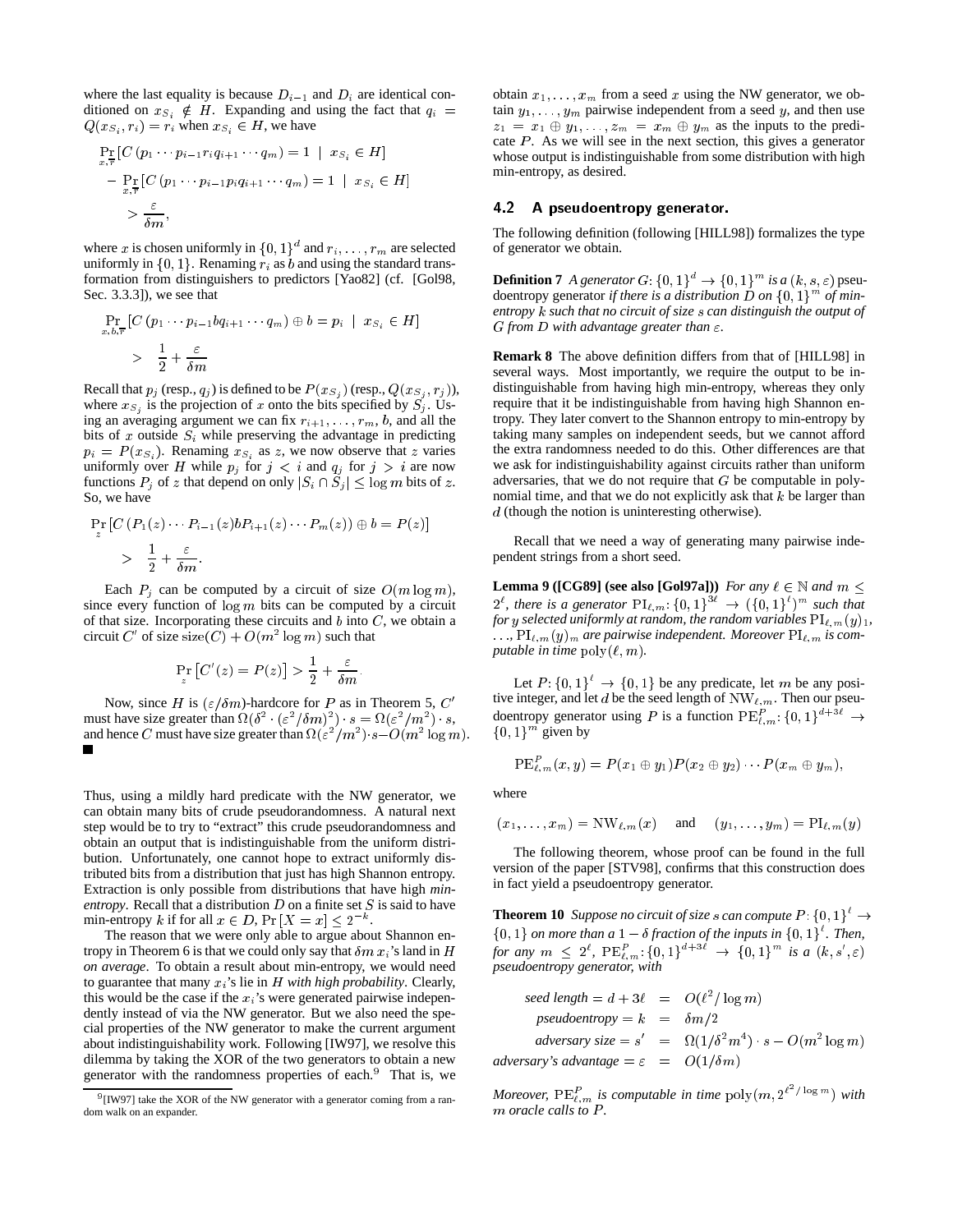#### **Extracting the randomness** 43

The tool we will use to transform our pseudoentropy generator into a pseudorandom generator is an *extractor*.

**Definition 11** *A function* EXT:  $\{0, 1\}^m \times \{0, 1\}^d \rightarrow \{0, 1\}^m$  is *a*  $(k, \varepsilon)$ -extractor *if for every for every distribution D on*  $\{0, 1\}^m$ *of min-entropy* k,  $\text{EXT}(D, U_d)$  has statistical difference at most  $\varepsilon$ *from*  $U_n$ .

We will make use of the following recent construction of extractors:

**Theorem 12 ([Tre98])** *For every m, k,* and  $\varepsilon$  *such that*  $k \leq m$ *, there is a*  $(k, \varepsilon)$ -extractor EXT:  $\{0, 1\}^m \times \{0, 1\}^d \rightarrow \{0, 1\}$  $\sqrt{k}$ *such that*

$$
d = O\left(\frac{\log^2(m/\varepsilon)}{\log k}\right)
$$

*and* EXT:  $\{0, 1\}^m \times \{0, 1\}^d \rightarrow \{0, 1\}$  $\sqrt[k]{k}$  is computable in time  $poly(m, d)$ .

The following lemma (proved in the full version of the paper [STV98]) confirms the intuition that applying an extractor to a distribution that is computationally indistinguishable from a distribution with high min-entropy should yield a distribution that is indistinguishable from uniform.

**Lemma 13** Suppose  $G: \{0, 1\}^{a_1} \to \{0, 1\}^m$  is a  $(k, s, \varepsilon_1)$  pseu*doentropy generator and* EXT:  $\{0, 1\}^m \times \{0, 1\}^{a_2} \rightarrow \{0, 1\}^n$  is a  $(k, \varepsilon_2)$ -extractor computable by circuits of size t. Then  $G'$ :  ${0, 1}^{a_1+a_2} \rightarrow {0, 1}^n$  defined by  $G'(u, v) = \text{EXT}(G(u), v)$ *is a*  $(s - t, \varepsilon_1 + \varepsilon_2)$  *pseudorandom generator.* 

Summing up, we have the following theorem:

**Theorem 14** *There is a universal constant*  $\gamma > 0$  *such that the following holds.* Let  $P: \{0, 1\}^t \rightarrow \{0, 1\}$  be any predicate such *that no circuit of size* <sup>s</sup> *can compute* <sup>P</sup> *correctly on more than a*  $1 - \delta$  fraction of the inputs, where  $s \leq 2^{\ell}$  and  $\delta \geq s^{-\gamma}$ . Define  $n = s^{\gamma}$  and  $m = 2n^2/\delta$  and let  $\text{PE}_{\ell,m}^P$ :  $\{0,1\}^{a_1} \to \{0,1\}^m$  be  $the \ (\delta m/2, \Omega(1/\delta^2 m^4) \cdot s - O(m^2 \log m), O(1/\delta m))$  pseudoen*tropy generator of Theorem 10 and let* EXT:  $\{0, 1\}^m \times \{0, 1\}^{a_2} \rightarrow$  $\{0,1\}^n$  be the  $(\delta m/2, 1/\delta m)$ -extractor of Theorem 12. Let  $PE-PRG<sup>P</sup>: {0, 1}<sup>a<sub>1</sub>+a<sub>2</sub></sup> \rightarrow {0, 1}<sup>n</sup>$  *be defined by* 

$$
\operatorname{PE-PRG}^{P}(u, v) = \operatorname{EXT}(\operatorname{PE}_{\ell,m}^{P}(u), v).
$$

Then,  $PE\text{-}PRG<sup>P</sup>$  is a  $(s', \varepsilon)$  pseudorandom generator with

output length = 
$$
n = s^{\gamma}
$$
  
\nseed length =  $d_1 + d_2 = O\left(\frac{\ell^2}{\log s}\right)$   
\nadversary size =  $s' = \sqrt{s}$   
\nadversary's advantage =  $\varepsilon = O(1/n^2)$ ,

*Moreover,* PE-PRG<sup>P</sup> can be evaluated in time  $2^{O(\ell^2/\log s)}$  with  $O(n^2/\delta)$  oracle calls to P.

In particular, suppose  $P$  is a predicate in  $E$  such that no circuit of size  $s = 2^{H}$  can compute P correctly on more than a  $1 - \delta =$  $1-1/poly(\ell)$  fraction of the inputs. Then the output length is  $n =$  $2^{\Omega(\ell)}$ , the seed length is  $O(\ell) = O(\log n)$ , no circuit of size  $s' =$  $2^{\Omega(\ell)}$  can distinguish the output from uniform, and the generator

can be evaluated in time  $poly(n)$ , so the resulting pseudorandom generator is sufficiently strong to obtain  $P = BPP$ .

**Proof:** By Theorem 10,

$$
d_1 = O\left(\frac{\ell^2}{\log m} + \ell\right) \le O\left(\frac{\ell^2}{\log s}\right)
$$

By Theorem 12,

$$
d_2 = O\left(\frac{\log^2\left(\frac{m}{1/\delta m}\right)}{\log(\delta m/2)}\right) = O(\log s) \le O\left(\frac{\ell^2}{\log s}\right)
$$

and EXT is computable in time  $t = \text{poly}(m, d_2) = \text{poly}(m)$ . By Lemma 13, no circuit of size  $s'$  can distinguish the output of PE-PRG from uniform wth advantage greater than  $O(1/\delta m)$  =  $O(1/n^2)$ , where

$$
s' = \Omega(1/\delta^2 m^4) \cdot s - O(m^2 \log m) - t \ge \Omega(s^{1-10\gamma}) - \text{poly}(s^{\gamma})
$$

By choosing  $\gamma$  sufficiently small, s' will always be at least  $\sqrt{s}$ .  $\blacksquare$ 

**Remark 15** As mentioned earlier, Håstad et al. [HILL98] introduced the notion of a pseudoentropy generator and showed that the crude pseudorandomness of such a generator can be extracted to yield a pseudorandom generator. Their work is in the "cryptographic" setting, in which the generators must be computable in time polynomial in the *seed length* and hence one can only hope for the output to be polynomially longer than the seed (rather than exponentially, as we obtain). Hence throughout their construction they can afford super-linear increases in seed length, whereas preserving the seed length up to linear factors is crucial for obtaining pseudorandom generators good enough for  $P = BPP$ . For example, they can afford to use randomness-inefficient extractors such as 2-universal hash functions, whereas we require extractors which use only a logarithmic number of truly random bits, which have only been constructed recently [Zuc96, Tre98].<sup>10</sup>

**Remark 16** The output of the pseudoentropy generator  $PE_{\ell,m}^P$  constructed in Theorem 10 is actually "nicer" than stated. Specifically, it is indistinguishable from a *oblivious bit-fixing source* — that is, a distribution on strings of length m in which  $m - k$  bit positions are fixed and the other  $k$  bit positions vary uniformly and independently. Such sources were the focus of the "bit extraction problem" studied in [Vaz85, BBR85, CGH<sup>+</sup>85, Fri92] and the term "oblivious bit-fixing source" was introduced in [CW89]. To see that the output of  $PE_{\ell,m}^P$  is indistinguishable from an oblivious bit-fixing source, simply observe that the distribution  $D$  given in the proof of Theorem 10 is such a source.<sup>11</sup> Extracting from oblivious bitfixing sources in which all but  $k$  bits are fixed is an easier task than extracting from a general source of min-entropy  $k$ , and already in [CW89] there are (implicitly) extractors sufficient for our purposes.

### 5 Algebraic amplication of hardness

Recall the main theorem of Nisan and Wigderson (Theorem 4) that states that given a hard predicate  $P: \{0, 1\}^{\ell} \to \{0, 1\}$ , one can get

<sup>&</sup>lt;sup>10</sup> Indeed, the term "extractor" was not even present at the time of [HILL98] and the first constructions of randomness-efficient extractors used their Leftover Hash Lemma as a starting point.

<sup>11</sup> Actually, <sup>D</sup> is a *convex combination* of oblivious bit-fixing sources. Distribution X is said to be a convex combination of distributions  $X_1, \ldots, X_t$  if there is a distribution on I on  $\{1, \ldots, t\}$  such that X can be realized by choosing  $i \in \{1, \ldots, t\}$ according to I, taking a sample x from  $X_i$ , and outputting x. It is easy to see that any extractor for oblivious bit-fixing sources also works for convex combinations of them.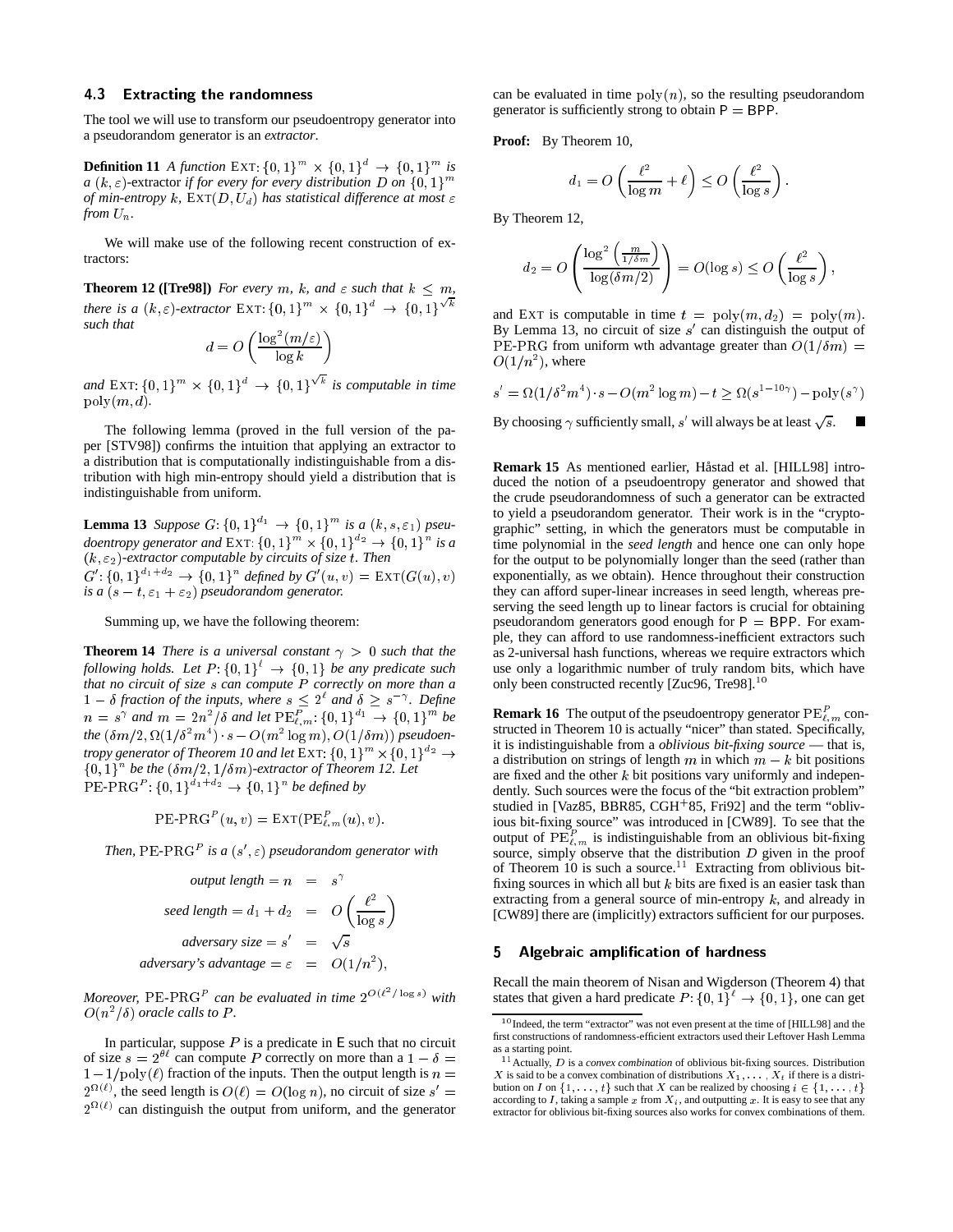a pseudorandom generator. The requirement of a hard predicate P in this theorem can be replaced with a requirement of a hard function (with many bits of output) using the hardcore predicate construction of Goldreich and Levin [GL89] (see also [Gol97b]). Given a function  $g: \{0,1\}^k \to \{0,1\}^{\ell}$ , the hardcore predicate for g is the function  $GL_q$ :  $\{0,1\}^{k+\ell} \to \{0,1\}$  given by

$$
GL_g(x,r) = \langle g(x), r \rangle
$$
, for  $x \in \{0,1\}^k$  and  $r \in \{0,1\}^{\ell}$ ,

where  $\langle u, v \rangle$  denotes the mod-2 inner product of  $u = (u_1, \ldots, u_\ell)$ and  $v = (v_1, \ldots, v_\ell)$  (i.e.,  $\sum_{i=1}^{\ell} u_i v_i \pmod{2}$ ).

**Theorem 17 ([GL89])** *There exists a constant* c *s.t. the following* holds. If  $g: \{0,1\}^k \rightarrow \{0,1\}^l$  is a function such that no circuit of *size* <sup>s</sup> *can compute* <sup>g</sup> *correctly on more than an* " *fraction of the inputs, then*  $GL_q$ :  $\{0,1\}^{k+\ell} \rightarrow \{0,1\}$  *is a predicate such that no circuit of size*  $s' = \Omega((\frac{\varepsilon}{k\ell})^c \cdot s)$  *can compute* P *correctly on more than a fraction*  $\frac{1}{2} + 2\varepsilon$  *of the inputs.* 

Thus the two theorems above show that it suffices to construct hard *functions* to obtain pseudorandom generators. The approach of Impagliazzo and Wigderson is to start from a predicate  $P$  that is hard in the worst case (i.e., no small circuit computes it correctly on all inputs); then to use a low-degree extension of  $P$  to obtain a polynomial function  $\hat{p}$  that is mildly hard on the average. They then apply two different XOR lemmas to obtain a functions that grow harder; eventually obtaining as hard a function as required in Theorem 17. We use an alternate approach for this sequence by showing directly that the function  $\hat{p}$  above is very hard; as hard as required for the combination of Theorems 4 and 17. We start by specifying the properties of the low-degree extension; a proof of following standard lemma can be found in the full version of this paper [STV98].

**Proposition 18** *For every*  $\delta$ ,  $\ell$  *and predicate*  $P: \{0, 1\}^{\ell} \rightarrow \{0, 1\}$ , *there exists*  $m, d \in \mathbb{N}$ , a field F, and a polynomial  $\hat{p}: F^m \to F$ *(the low-degree extension) of total degree* d *satisfying the following properties:*

- *1.*  $m \log |F| \leq 4\ell$ ,  $\frac{d}{|F|} \leq \delta$ , and  $|F| \leq \text{poly}(\ell/\delta)$ .
- 2. If  $T_P$  and  $T_{\hat{p}}$  denote the worst-case computation times (or *circuit sizes) for P* and  $\hat{p}$  *respectively, then*

$$
T_P \le T_{\hat{p}} \le \text{poly}(2^{\ell}T_P)
$$

*(*p^ *is harder than* P *but not too much harder, especially if* P *has time complexity*  $2^{\mathcal{O}(\ell)}$ .)

In the following section we prove the following theorem.

**Theorem 19** *There exists a constant c s.t. if some function*  $f: F^m \to$ <sup>F</sup> *computed by a circuit of size* s *agrees with a degree* d *polyno*mial  $\hat{p}: F^m \to F$  on  $\varepsilon \geq c \sqrt{d/|F|}$  fraction of the inputs, then *there exists a circuit of size* s  $\log \frac{1}{\pi}$   $\log \frac{1}{\pi}$  *(ref) that computes* p^ *correctly everywhere.*

Putting together the above we get:

**Theorem 20** *There exists a universal constant*  $\gamma > 0$  *such that the following holds: Let*  $P: \{0,1\}^{\ell} \rightarrow \{0,1\}$  *be a function that is not computed by any circuit of size* s, where  $s \leq 2^{\ell}$ . Let  $m, d, F, \hat{p}$ *be as guaranteed to exist by Proposition 18 for*  $\delta = s^{-7}$ . Let  $\ell' = 4\ell + \log |F|$  and  $Q: \{0,1\}^{\ell'} \rightarrow \{0,1\}$  be given by  $Q = GL_{\hat{p}}$ *(where*  $\hat{p}$  *is now viewed as a function from* 4 $\ell$  *bits to* log  $|F|$  *bits).* 

*Then, for*  $n = s^{\gamma}$ , NW-PR $G_{\ell',n}^Q$ :  $\{0,1\}^t \rightarrow \{0,1\}^n$  *is an*  $(s',\varepsilon)$ *pseudorandom generator with*

output length = 
$$
n = s^{\gamma}
$$
  
\nseed length =  $t = O\left(\frac{\ell^2}{\log s}\right)$   
\nadversary size =  $s' = \sqrt{s}$   
\nadversary's advantage =  $\epsilon = O(1/n^2)$ ,

*Moreover,*  $PE\text{-}PRG^P$  can be evaluated in time  $2^{O(\ell^2/\log s)}$  with *access to the entire truth table of*  $P$ *.* 

### 5.1 The reconstruction procedure

First, a bit of terminology:

**Definition 21** *A randomized procedure* <sup>A</sup> *is said to* compute *a function*  $f: X \to Y$  at a point  $x \in X$  *if*  $\Pr[A(x) = f(x)] \geq 3/4$ , *where the probability is taken over the internal coin tosses of* A*. We say that* A *has* agreement  $\alpha \in [0, 1]$  *with*  $f$  *if* A *computes*  $f$  *on an fraction of the inputs in* <sup>D</sup>*. We say that* <sup>A</sup> computes <sup>f</sup> *if it has agreement 1 with* f *.*

Now we prove Theorem 19 by providing a uniform solution to the following "multivariate reconstruction problem".

Given: An oracle  $f: F^m \to F$  and parameters  $d \in \mathbb{N}$  and  $\varepsilon \in \mathbb{R}$ . Goal: Reconstruct (an implicit representation for) every polynomial that has  $\varepsilon$ -agreement with the function f. Specifically, construct randomized oracle machines  $M_1, \ldots, M_k$  such that for every polynomial  $p: F^m \to F$  of degree d that has (relative) agreement  $\varepsilon$  with f, there exists  $j \in [k]$  such that  $M_i^j$  computes p.

We will be interested in the running time of the "reconstruction procedure", i.e., the time taken to generate the machines  $M_1, \ldots, M_k$ , as well as the running times of the machines  $M_1, \ldots, M_k$ .

**Theorem 22** *There exists a constant* <sup>c</sup> *such that the reconstruction problem above can be solved in time*  $\text{poly}(md \log |F|/\varepsilon)$ *, with the running time of each of the oracle machines listed in the output being* poly  $(md \log |F|/\varepsilon)$ , provided  $\varepsilon > c \sqrt{d/|F|}$ .

- **Remark 23** 1. This theorem is a strengthening of a theorem due to [AS97]. In particular, the lower bound on  $\varepsilon$  here is smaller than that of [AS97], who obtain an unspecified polynomial in d and  $\frac{1}{|F|}$ . Furthermore, our proof is simpler and in particular does not require "low-degree testing."
	- 2. The bound of  $\Omega(\sqrt{d/|F|})$  is within a constant factor of the bound for the univariate case. The constant  $c$  above is not optimized in this writeup. But our methods can push it down to any constant greater than <sup>2</sup>. For the univariate case, this constant is <sup>1</sup>. No inherent reason is known for the gap.

Observe that Theorem 19 follows immediately from Theorem 22. We have formulated the multivariate reconstruction problem in such a way that an efficient solution to it (as in Theorem 22) immediately implies a hardness amplification result. It should be clear that the connection actually applies to any error-correcting code for which there exist efficient algorithms for encoding (as in Proposition 18) and "list-decoding" (that is, finding efficient oracle machines for every codeword that agrees with a given oracle  $f$  in sufficiently many places). The "rate" of the code determines how the input length of the function changes when we encode it (e.g. in Proposition 18, input length  $\ell$  becomes  $m \log |F| < 4\ell$  and linear growth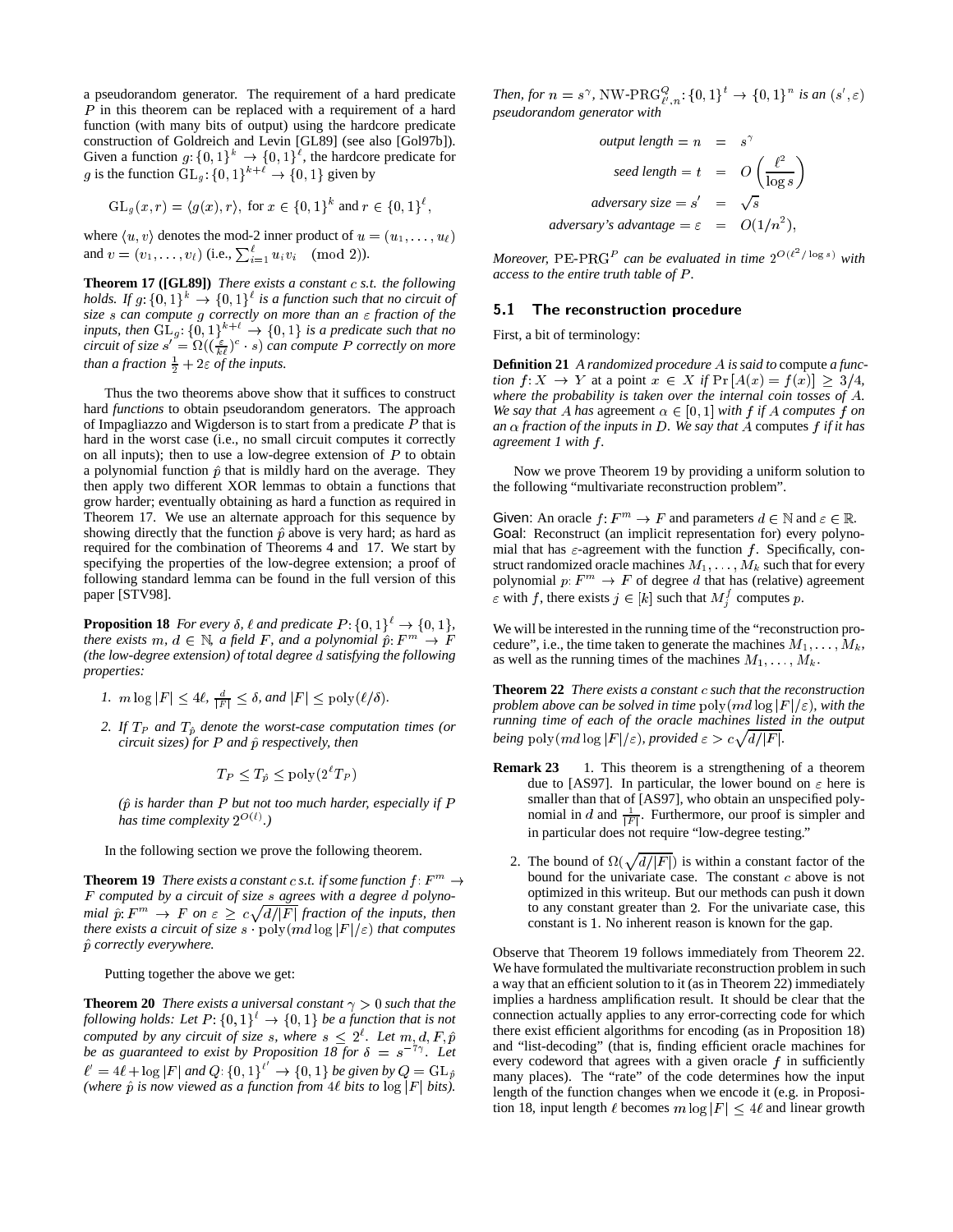like this is needed to obtain the result of [IW97]). The amount of agreement for which the list-decoding works determines how hardon-average the encoded function is. The running time of the oracle machines produced in the reconstruction procedure determines the circuit size for which the hardness amplification works.

We now move on to the proof of Theorem 22. Fix an oracle  $f: F^m \to F$  and a degree d polynomial  $p: F^m \to F$  with  $\delta$  agreement with  $f$ . We observe that it suffices to reconstruct a (randomized) oracle machine M such that  $M<sup>j</sup>$  has sufficiently high agreement with  $p$ . This is due to the existence of "self-correctors" of polynomials [BF90, Lip89, GLR<sup>+</sup> 91, GS92]. Specifically, we use the following theorem:

**Theorem 24 ([GLR**<sup>+</sup> **91])** *There exists a randomized oracle machine* Corr *taking as parameters integers* <sup>d</sup> *and* <sup>m</sup> *and a field* <sup>F</sup> *such that on access to an randomized oracle*  $M: F^m \to F$  *with agreement*  $\frac{15}{16}$  *with some degree d polynomial p,* Corr<sup>M</sup> *computes p* in time  $\text{poly}(d, m)$  *provided*  $|F| \geq 2(d + 1)$ *.* 

As in the algorithms of [BF90, Lip89,  $GLR+91$ ], we use the properties of "lines" in the m-dimensional space  $F<sup>m</sup>$ , defined below.

**Definition 25** *The* line through  $x, y \in F^m$ , denoted  $l_{x,y}$ , is the *parametrized set of points*  $\{l_{x,y}(t) \equiv (1-t)x + ty \mid t \in F\}.$ *Given a function*  $f: F^m \to F$ ,  $f$  *restricted to the line*  $l_{x,y}$  *is the function*  $f|_{l_{x,y}}$ :  $F \to F$  given by  $f|_{l_{x,y}}(t) = f(l_{x,y}(t)).$ 

Notice that if f is a polynomial of total degree d, then  $f|_{l_{x,y}}(t)$ is a univariate polynomial of degree at most  $d$ . Our strategy, to reconstruct the value of  $p$  at a point  $x$ , is to look at a random line going through  $x$ . On this line  $p$  turns into a univariate polynomial. Furthermore, the random line through the randomly chosen point x is a "pairwise independent" collection of points from  $F<sup>m</sup>$ . Thus p and f will have agreement close to  $\delta$  on this line as well. Thus the goal of finding  $p(x)$  "reduces" to the goal of reconstructing p restricted to this line, i.e., a univariate reconstruction problem, a problem that has been addressed in [ALRS92, Sud97, GS98]. In particular, we use the following theorem.

**Theorem 26 ([Sud97])** *Given a sequence of* n *distinct pairs*  $\{(t_i, v_i)\}_{i=1}^n$ ,  $t_i, v_i \in F$  *and integer parameters*  $d, k$ , *a list of all polynomials*  $g_1, \ldots, g_l$  *satisfying*  $|\{i \in \{1, \ldots, n\}| g_j(t_i) =$  $|v_i\rangle| \geq k$ , can be reconstructed in time  $\text{poly}(n, \log |F|)$  provided  $k > \sqrt{2dn}$ . Furthermore  $l \leq \frac{2n}{k}$ .

We describe a family of reconstruction procedures,

 ${M_{z,a}}_{z\in F^m,a\in F}$ , that will be used to construct the machines  $M_1$ ,  $\ldots$ ,  $M_k$ . To gain some intuition into the procedure below, it may be helpful to consider only the machines  $M_{z,p(z)}$ . The machines take as parameters a positive real number  $\varepsilon$ , integers d and m, and a field  $F$ .

- $\bullet$   $M_{z,a}(x)$ :
	- 1. (Explicitly) find a list of distinct (univariate) polynomials  $g_1, \ldots, g_l$  such that this list includes all polynomials that have agreement at least  $\varepsilon/2$  with  $f|_{l_{z,x}}$  and does not include any polynomial with agreement less than  $\varepsilon/4$ .
	- 2. If there exists a unique index  $i \in \{1, \ldots, l\}$  such that  $g_i(0) = a$ , then output  $g_i(1)$ , else output anything.
- **Remark 27** 1. Step 1 above can be computed in time polynomial in  $1/\varepsilon$ , log |F| and d as follows: If F is small enough, then we let  $t_1, \ldots, t_n$  be all the elements of F and invoke Theorem 26 on the set  $\{(t_i, f(l_{z,x}(t_i)))\}_{i=1}^n$  with  $k = \varepsilon n/2$ .

(Note that  $k > \sqrt{2dn}$  as long as  $\varepsilon > 2\sqrt{d/|F|}$ , which is true by hypothesis.) If F is too large to do this, then set  $n =$  $poly(d/\varepsilon)$  and pick  $t_1, \ldots, t_n$  distinct at random from F and then invoking Theorem 26 on the set  $\{(t_i, f(l_{z,x}(t_i)))\}_{i=1}^n$ with  $k = \varepsilon n/4$ . Since there are at most  $4/\varepsilon$  polynomials with agreement at least  $\varepsilon/2$  with  $f|_{l_{z,x}}$  (by the "furthermore" part of Theorem 26), the choice of  $n$  guarantees that with high probability, all of these polynomials agree with  $f|_{l_{z,x}}$ on at least  $\epsilon n/4$  of the  $t_i$ 's. As the choice of n also guarantees that  $k = (\varepsilon n/4) > \sqrt{2dn}$ , Theorem 26 yields a list containing all polynomials with agreement at least  $\varepsilon/2$ . Now, we wish to discard all polynomials with agreement less than  $\varepsilon/4$ — this can be accomplished by comparing each polynomial g obtained with  $f|_{l_{z,x}}$  on a random sample of  $poly(1/\varepsilon))$ points from  $F$  and discarding it if it has agreement smaller than  $\varepsilon/3$  on this sample.

2. The number of polynomials output in Step 1 above is at most  $8/\varepsilon$  (by the "furthermore" part of Theorem 26.)

To shed some light on the steps above: We expect that  $p|_{l_{z,x}}$  is one of the  $g_i$ 's returned in Step (1) above. In Step (2) we try to find out which  $g_i$  to use by checking to see if there is a unique one which has  $g_i(0) = a$  (recall that  $p|_{z,x}(0) = p(z)$ ), and if so we use this polynomial to output  $p(x) = p|_{l_{x,x}}(1) = g_i(1)$ . This intuition is made precise in the Section 5.2. We now finish the description of the reconstruction procedure.

### **Reconstruction algorithm.**

- **–** Repeat the following  $O(\log(1/\epsilon))$  several times:
	- 1. Pick  $z \in F^m$  at random.
	- 2. Pick  $y \in F^m$  at random.
	- 3. Find a list of univariate polynomials  $h_1, \ldots, h_l$ including all polynomials with agreement at least  $\varepsilon/2$  with  $f|_{l_{z,y}}$ .<sup>12</sup>
	- 4. For every polynomial  $h_j$ , include the oracle machine Corr<sup>M<sub>z, hj</sub>(0)</sup> in the output list.

### 5.2 Analysis of the polynomial reconstruction procedure

Now we show that the reconstruction algorithm runs in time run in time poly( $\frac{md}{s}$  log |F|) and outputs a list of oracles that includes one for every polynomial p that has  $\varepsilon$  agreement with f. Theorem 22 follows immediately.

The claim about the running time is easily verified. To analyze the correctness, it suffices to show that in any iteration of Steps 1–4 in **Reconstruction Algorithm**, an oracle computing  $p$  is part of the output with, say, constant probability for any fixed polynomial  $p$  of degree d that has  $\varepsilon$  agreement with f. We show this in two parts. First we argue that for most choices of z,  $M_{z,p(z)}$  is an oracle that computes p on 15/16 of all inputs (and thus  $Corr^{M_{z,p(z)}}$  computes p everywhere). Then we show that for most pairs  $(z, y)$ , there exists j s.t. the polynomial  $h_j$  reconstructed in Step 3 satisfies  $h_j(0) =$  $p(z)$ .

**Lemma 28** *There exists a constant c s.t. for every d, F,*  $\varepsilon$  *satisfy-* $\log 1 \geq \varepsilon \geq c \sqrt{d/|F|}$ , *it is the case that* 

$$
\Pr_{x} [M_{z,p(z)}(x) = p(x)] \ge 15/16,
$$

*with probability at least*  $\frac{1}{2}$  *over the random choice of*  $z \in F^m$ *,* 

 $12$  This is done as in Remark 27, though here we do not care if the list contains extra polynomials with low agreement.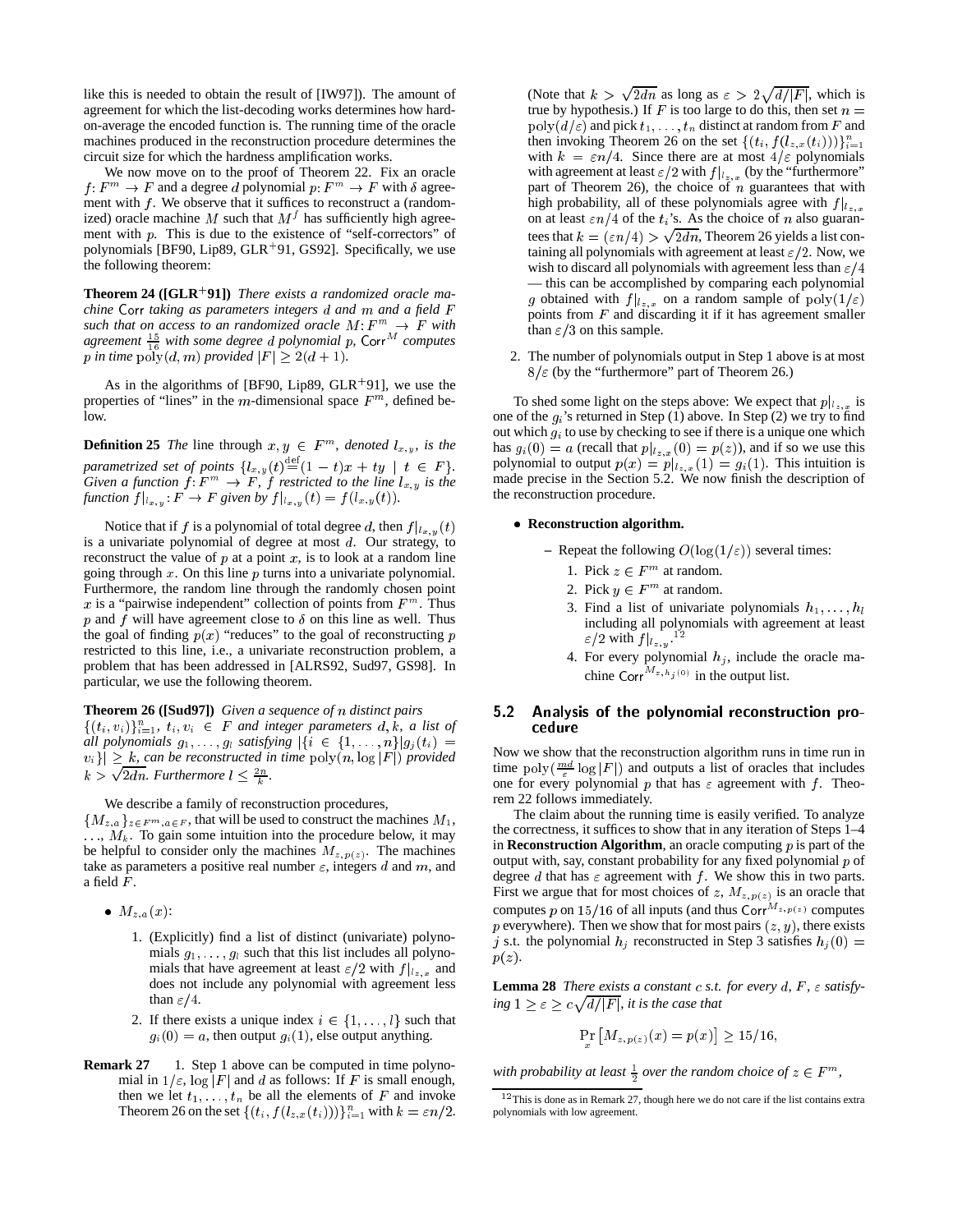**Proof:** We first argue that when both x and z are picked at random, certain bad events are unlikely to happen. The next two claims describe these bad events and upper bound their probability.

**Claim 29** 
$$
If \varepsilon \geq 16\sqrt{1/|F|}
$$
, then\n
$$
\Pr_{x,z} \left[ \text{Ai} \in [l] \text{ s.t. } g_i = p|_{l_{z,x}} \right] \leq 1/64.
$$

**Proof:** For the polynomial  $p|_{z,x}$  not to be included in the output list it has to be the case that p and f do not have  $\epsilon/2$  agreement on the line  $l_{z,x}$ . But the line is a pairwise independent collection of  $|F|$  points in  $F<sup>m</sup>$ . The quantity of interest then is the probability that a random variable with expectation  $\varepsilon$  attains an average of at most  $\epsilon/2$  on |F| samples. Using Chebychev's inequality, this probability may be bounded by  $\frac{4}{\varepsilon|F|} \leq \frac{4\varepsilon}{16^2} \leq 164$ .

**Claim 30** If 
$$
\varepsilon \ge 32\sqrt{d/|F|}
$$
, then  
\n
$$
\Pr_{x,z} \left[ \exists j \in [l] \text{ s.t. } g_j \neq p|_{l_{z,x}} \text{ and } p|_{l_{z,x}}(0) = g_j(0) \right] \le \frac{ld}{|F|} \le 1/64.
$$

**Proof:** For convenience in this argument, assume that  $M_{z,p(z)}$ finds *all* polynomials of agreement at least  $\epsilon/4$  with  $f|_{l_{z,x}}$  rather than just a subset, as that is clearly the worst case for the claim. Now, instead of picking x and z at random and then letting  $g_1, \ldots, g_l$ be all degree d polynomials with  $\varepsilon/4$  agreement with  $f|_{l_{z,x}}$ , we first pick  $z', x'$  independently and uniformly at random from  $F^m$ ; and let  $g'_1, \ldots, g'_l$ , be all univariate degree d polynomials with  $\varepsilon/4$ agreement with  $f|_{l_{z',n'}}$ . We now pick two distinct elements  $t_1, t_2$ uniformly from F and let  $z = l_{z',x'}(t_1)$  and  $x = l_{z',x'}(t_2)$ . Notice that we can express  $z' = l_{z,x}((t_2 - t_1)^{-1} \cdot t_2)$  and  $x' = l_{z,x}((t_2 - t_1)^{-1} \cdot (t_2 - 1))$ . Thus the lines  $l_{z,x}$  and  $l_{z',x'}$  contain the same set of points and thus the polynomials  $g_i(t) \stackrel{\text{def}}{=} g'_i(t_2 + t \cdot (t_1 - t_2))$  are exactly the set of polynomials with  $\varepsilon/4$  agreement with  $f|_{l_{z,x}}$ . Thus the event " $p|_{l_{z,x}} \neq g_j$  and  $p|_{l_{z,x}} (0) = g_j (0)$ " is equivalent to the event " $p|_{l_{x',z'}} \neq g'_j$  and  $p|_{l_{x',z'}}(t_1) = g'_j(t_1)$ ", where  $t_1$  is being chosen at random. This probability is at most  $\frac{d}{|F|}$  for any fixed j and thus the probability that there exists a j s.t  $p|_{l_{x',z'}}(t_1) = g'_{j}$ is at most  $l \cdot \frac{d}{|F|}$ . From  $l \leq \frac{8}{\varepsilon}$  and  $1 \geq \varepsilon \geq 32\sqrt{d/|F|}$ , the claim follows.

Discounting for the two possible bad events considered in Claims 29 and 30, we find that with probability at least  $1 - \frac{1}{32}$ , there exists a polynomial  $g_i$  returned in Step 1 of  $M_{z,p(z)}$  such that  $g_i =$  $p|_{l_{z,x}}$ ; furthermore, this is the unique polynomial such that  $g_i(0) =$  $p|_{z_{\alpha,\pi}}(0) = p(z)$ . Thus the output is  $g_i(1) = p|_{z_{\alpha,\pi}}(1) = p(x)$ .

Thus with probability at least  $31/32$ , we find that for a random pair  $(z, x)$ ,  $M_{z, p(z)}$  computes  $p(x)$ . An application of Markov's inequality now yields the desired result.

**Lemma 31** With probability at least  $1-\frac{1}{64}$ , one of the polynomials *reconstructed in any one execution of Step 3 of* **Reconstruction Algorithm** *is*  $p|_{l_{z,y}}$ ; and thus one of the oracles created in Step 4 *is* Corr<sup> $M_{z,p(z)}$ , provided  $|F|$  *is large enough.*</sup>

**Proof:** As in Claim 29 we argue that p and f have at least  $\epsilon/2$ agreement on the line  $l_{z,y}$  and then  $p|_{l_{z,y}}$  is one of the polynomials output in this step. Thus one of the oracles created is  $Corr^{M_{z,a}}$  for  $a = p|_{l_{z,y}}(0) = p(z).$ 

**Proof of Theorem 22:** Fix any degree d polynomial p with  $\varepsilon$ agreement with  $f$ . Combining Lemmas 28 and 31 we find that with probability  $31/64$ , one of the oracles output by the reconstruction algorithm is Corr<sup>M<sub>z, p(z)</sub>; and z is such that  $M_{z,p(z)}$  computes  $p(x)$ </sup> for at least  $15/16$  fraction of x's in  $F<sup>m</sup>$ ; and thus (by Theorem 24) Corr  $^{M_{z,p(z)}}$  computes p on every input.

Repeating the loop  $O(\log \frac{1}{\epsilon})$  times ensures that every polynomial p with  $\varepsilon$  agreement with f is included in the output with high probability, using the well-known bound that there are only  $O(1/\varepsilon)$ such polynomials (cf., [GRS98, Theorem 17]). ■

# Acknowledgments

We thank Oded Goldreich, Amnon Ta-Shma, and Avi Wigderson for clarifying discussions and pointing us to some related work.

### References

- [ACR97] Alexander Andreev, Andrea Clementi, and José Rolim. Worstcase hardness suffices for derandomization: a new method for hardness-randomness trade-offs. In *Proceedings of ICALP'97*, pages 177–187. LNC 1256S, Springer-Verlag, 1997.
- [AK97] V. Arvind and J. Köbler. On resource-bounded measure and pseudorandomness. In *Proceedings of the 17th Conference on Foundations of Software Technology and Theoretical Computer Science*, pages 235–249. LNCS 1346, Springer-Verlag, 1997.
- [ALRS92] Sigal Ar, Richard J. Lipton, Ronitt Rubinfeld, and Madhu Sudan. Reconstructing algebraic functions from mixed data. In *33rd Annual Symposium on Foundations of Computer Science*, pages 503–512, Pittsburgh, Pennsylvania, 24–27 October 1992. IEEE.
- [AS97] Sanjeev Arora and Madhu Sudan. Improved low degree testing and its applications. In *Proceedings of the Twenty-Ninth Annual ACM Symposium on Theory of Computing*, pages 485– 495, El Paso, Texas, 4–6 May 1997.
- [BBR85] Charles H. Bennett, Gilles Brassard, and Jean-Marc Robert. How to reduce your enemy's information (extended abstract). In Hugh C. Williams, editor, *Advances in Cryptology— CRYPTO '85*, volume 218 of *Lecture Notes in Computer Science*, pages 468–476. Springer-Verlag, 1986, 18–22 August 1985.
- [BF90] Donald Beaver and Joan Feigenbaum. Hiding instances in multioracle queries. In *7th Annual Symposium on Theoretical Aspects of Computer Science*, volume 415 of *Lecture Notes in Computer Science*, pages 37–48, Rouen, France, 22–24 February 1990. Springer.
- [BFNW93] László Babai, Lance Fortnow, Noam Nisan, and Avi Wigderson. BPP has subexponential time simulations unless EX-PTIME has publishable proofs. *Computational Complexity*, 3(4):307–318, 1993.
- [BM84] Manuel Blum and Silvio Micali. How to generate cryptographically strong sequences of pseudo-random bits. *SIAM Journal on Computing*, 13(4):850–864, November 1984.
- [CG89] Benny Chor and Oded Goldreich. On the power of two-point based sampling. *Journal of Complexity*, 5(1):96–106, March 1989.
- [CGH<sup>+</sup>85] Benny Chor, Oded Goldreich, Johan Hastad, Joel Friedman, Steven Rudich, and Roman Smolensky. The bit extraction problem or t-resilient functions (preliminary version). In *26th Annual Symposium on Foundations of Computer Science*, pages 396–407, Portland, Oregon, 21–23 October 1985. IEEE.
- [CPS99] Jin-Yi Cai, A. Pavan, and D. Sivakumar. On the hardness of the permanent. In *16th International Symposium on Theoretical Aspects of Computer Science*, Lecture Notes in Computer